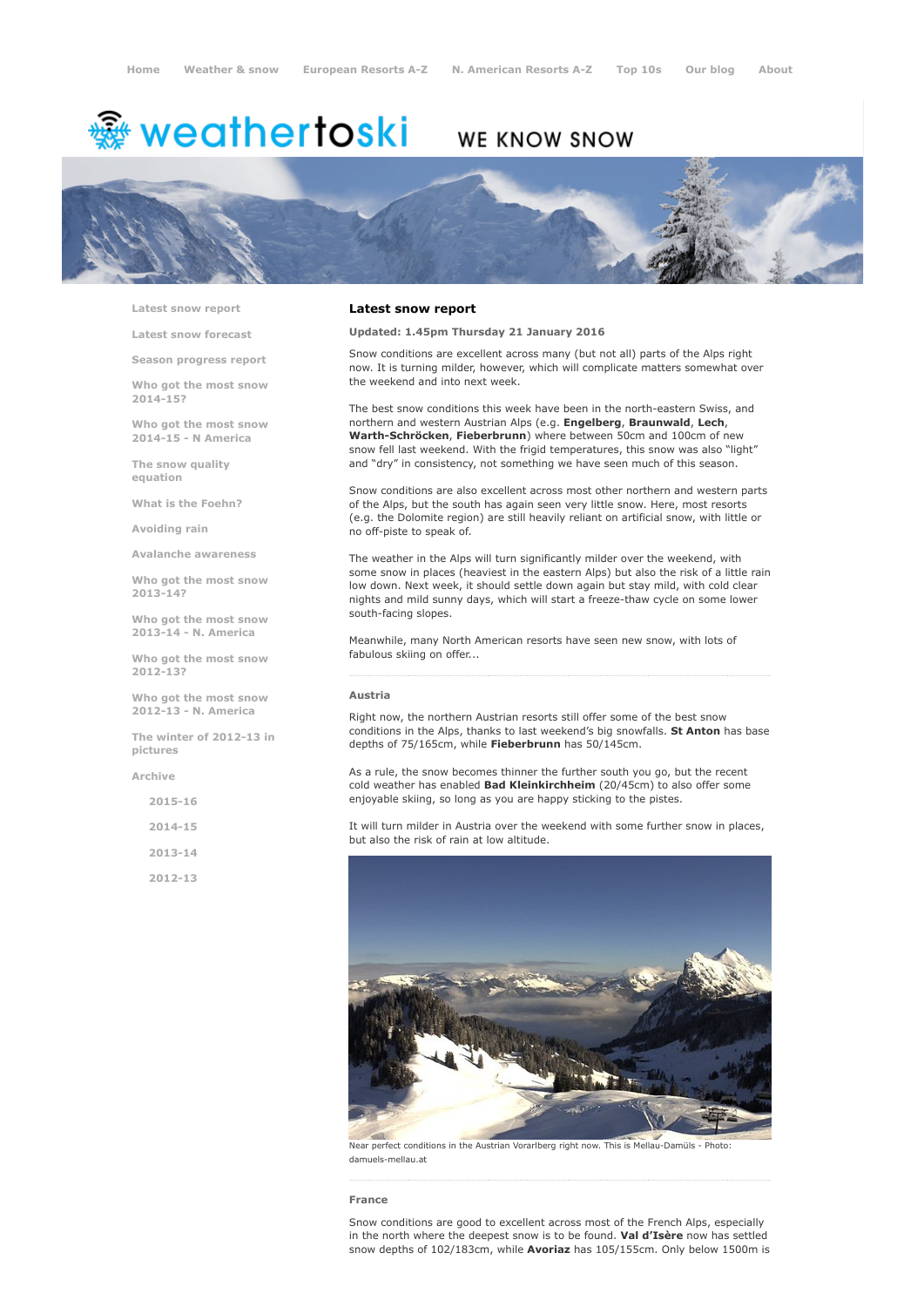

[Contact](http://www.weathertoski.co.uk/about-1/contact-us/) us and we'll do our best to answer it...

E: [info@weathertoski.co.uk](mailto:fraser@weathertoski.co.uk)

T: +44 (0)20 3151 3154

the cover still a bit thin but, for now, even Morzine looks thoroughly wintry, with 30/90cm of settled snow depending on altitude.

Further south, snow depths are generally more modest, but the likes of Risoul (60/70cm) are still offering excellent piste skiing.

It will turn milder over the next few days with a few showers possible over the weekend.



Excellent snow conditions at altitude in the Portes du Soleil. This is Morzine - Photo: morzine avoriaz.com

#### Italy

Only the far north-west of Italy has what you might call normal snow levels for January, with 110/180cm of settled snow in Courmayeur, and 65/180cm in Cervinia.

Further south and east, cover is still very thin, which means that most if not all the action here is on-piste. Selva (20/30cm) and Sestriere (30/40cm), for example, are still heavily reliant on the artificial bases laid down earlier in the season.

It will continue to turn milder over the next few days, but Italian resorts will again see very little precipitation.



Decent piste skiing in Kronplatz, even if natural cover remains thin - Photo: kronplatz.com

## Switzerland

There is some excellent skiing on offer right across Switzerland at the moment, with the best conditions in the north and west. Skiing as well as anywhere are Engelberg, where base depths are 80/310cm, and Crans Montana with 60/250cm.

Only the far south-east is still struggling a bit, but if you are happy to stay onpiste then St Moritz (35/45cm) is still in reasonable shape, thanks to the recent cold weather.

The temperature will continue to increase over the weekend, although there will be some snow in places, heaviest in the east. However, there is also the risk of a little rain at low altitude.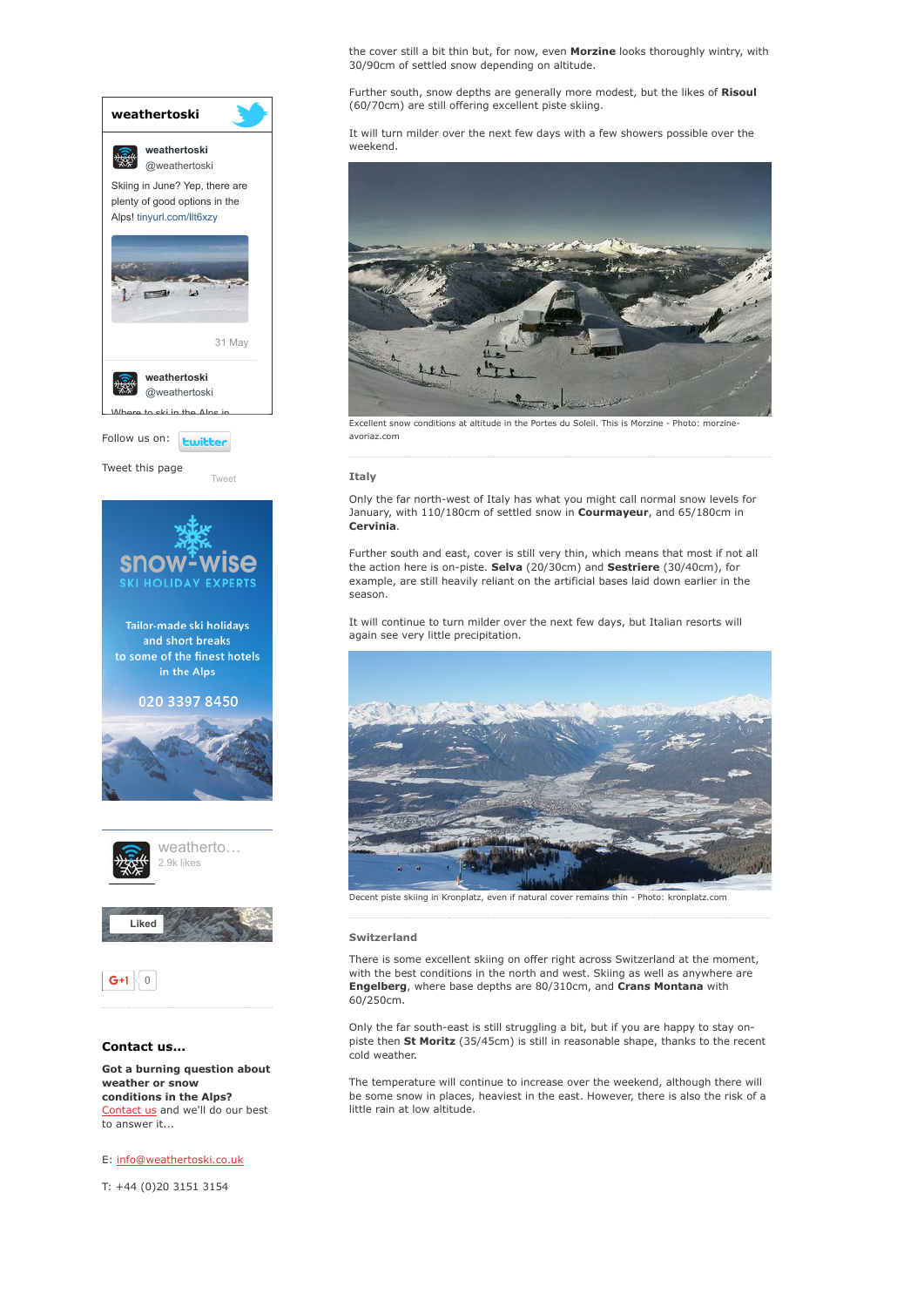

#### Rest of Europe

The Pyrenees have seen some new snow since we last reported, heaviest in Baqueira Beret (Spain) where settled snow depths are now a respectable 80/135cm. Snowfalls have been more modest in Andorra, but there is still some decent piste skiing on offer in Soldeu (30/70cm).

Conditions in Bulgaria are quite good, with Bansko (65/100cm) leading the way, with more snow forecast this weekend.

Norwegian resorts haven't seen a huge amount of snow in the last week, but onpiste conditions remain excellent in **Hemsedal** (82cm mid-mountain), as they also are further north in Finland's Levi (60cm mid-mountain).



Plenty of good skiing to be found in Bulgaria. This is Pamporovo - Photo: pamporovo.me

### USA

Some of the best snow conditions in the US right now are in Utah, where Snowbird has seen plenty of snow in the last week and mid-mountain snow depths are over 2m.

Colorado resorts are also skiing superbly, with fresh snow in Vail, where the midmountain base is now 135cm deep.

Over in California, temperatures have been fluctuating with some rain at lower elevations, but a powerful "cold storm" is expected to improve conditions right across the region over the weekend. Currently Mammoth has an impressive 190/292cm of snow depending on altitude.